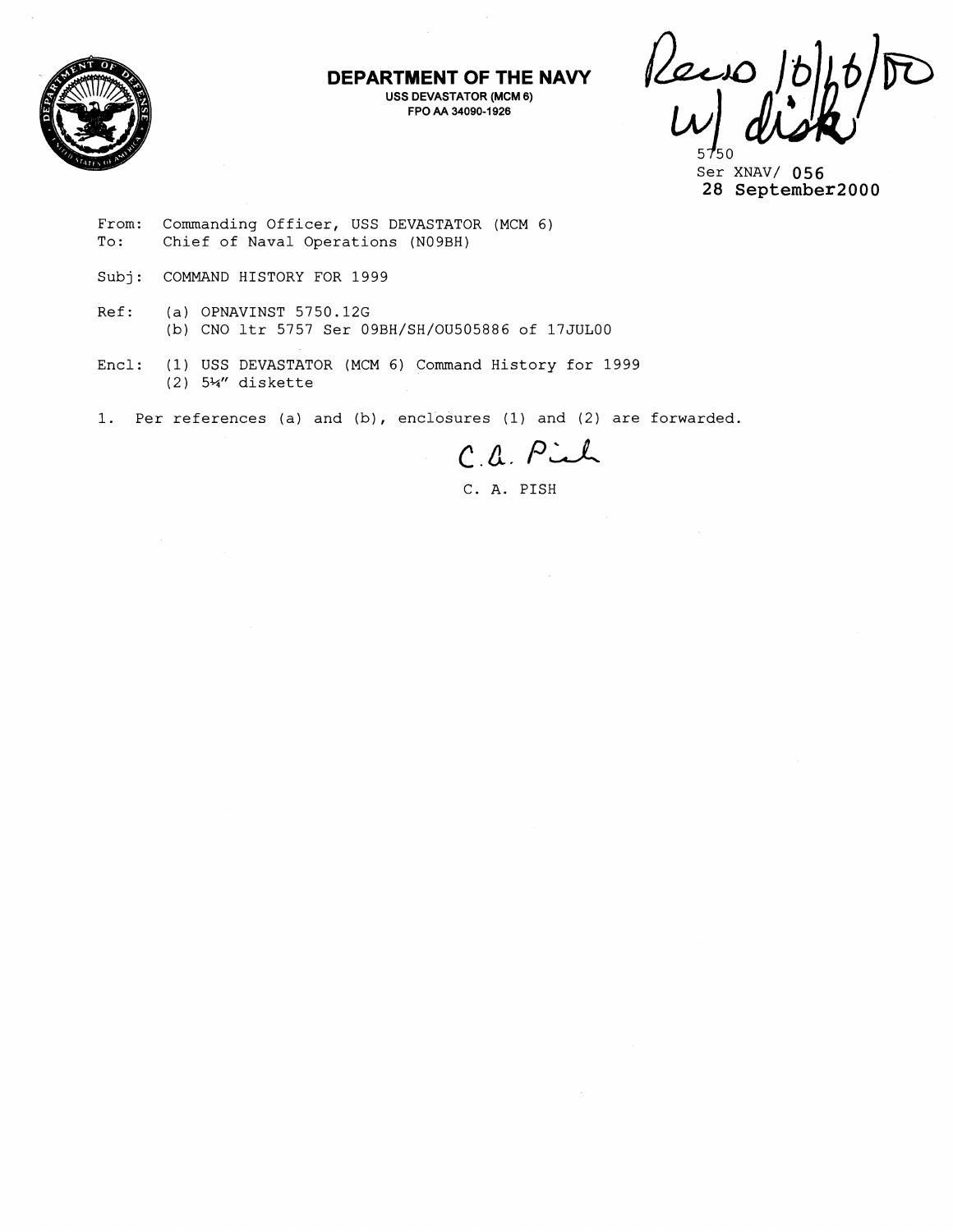# **COMMAND HISTORY**

1999

# **USS DEVASTATOR (MCM 6)**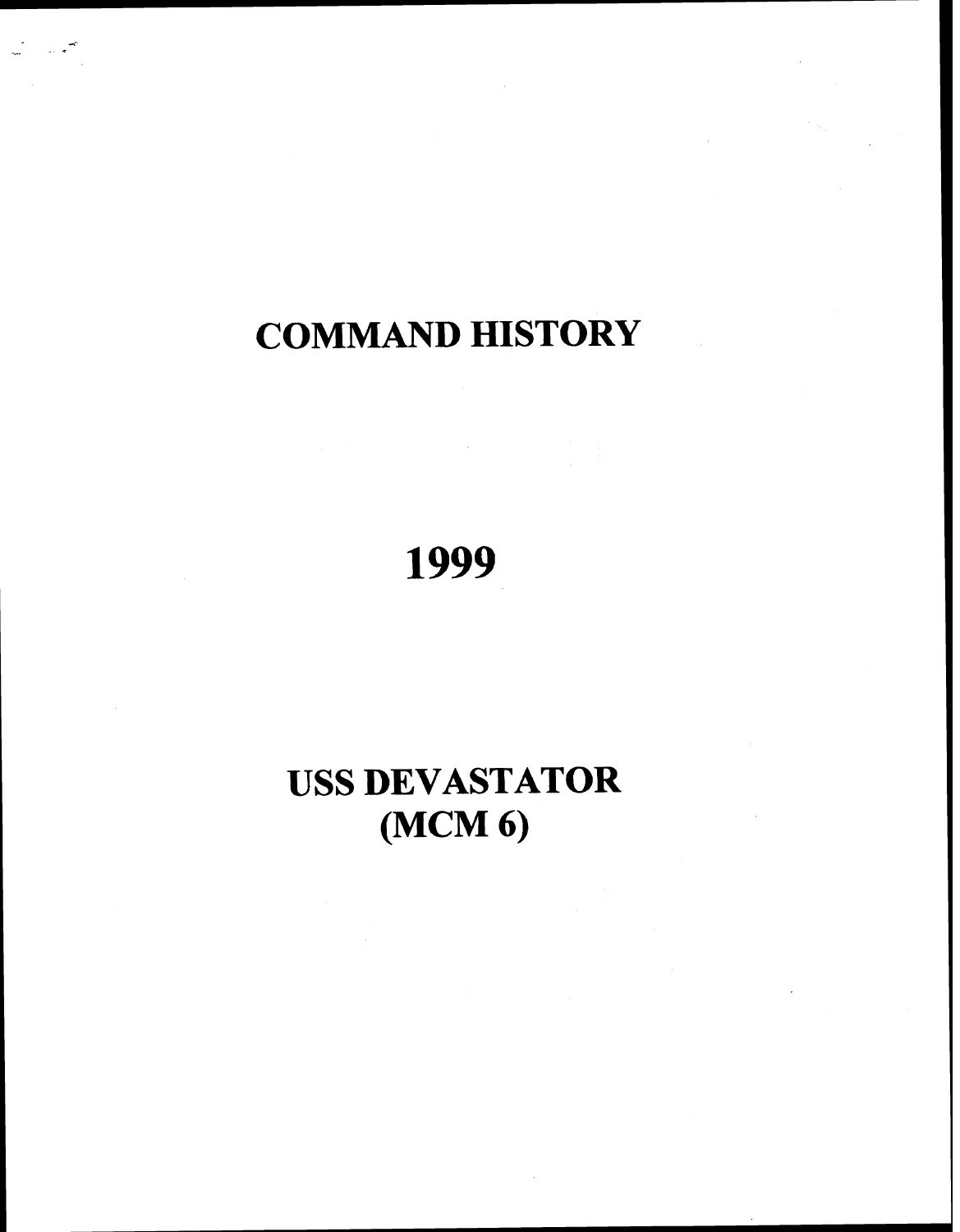# **PART I: COMMAND COMPOSITION AND ORGANIZATION**

 $\hat{\mathbf{z}}$ 

| A. Command Short Title:                | <b>USS DEVASTATOR (MCM 6)</b>                                                                                                                                                                                      |
|----------------------------------------|--------------------------------------------------------------------------------------------------------------------------------------------------------------------------------------------------------------------|
| B. UIC:                                | 21427                                                                                                                                                                                                              |
| C. Mission:                            | Mine countermeasures operations which include but are not<br>limited to:<br>1. Minehunting<br>2. Minesweeping<br>3. Mine Neutralization<br>4. Mine laying and recovery<br>5. Environmental/Q-route (bottom) survey |
| D. Fleet:                              | <b>Second Fleet</b>                                                                                                                                                                                                |
| E. Group:                              | Commander, Mine Warfare Command                                                                                                                                                                                    |
| F. Squadron (ISIC):                    | Commander, Mine Countermeasures Squadron Two                                                                                                                                                                       |
| G. Units under Operational Control:    | None                                                                                                                                                                                                               |
| H. Units under Administrative Control: | None                                                                                                                                                                                                               |
| I. Name of Commander:                  | <b>Commander Thomas Aquinas Flisk, USN</b>                                                                                                                                                                         |
| J. Permanent Duty Station:             | Naval Station Ingleside, Texas                                                                                                                                                                                     |
| K. Aircraft Assigned:                  | None                                                                                                                                                                                                               |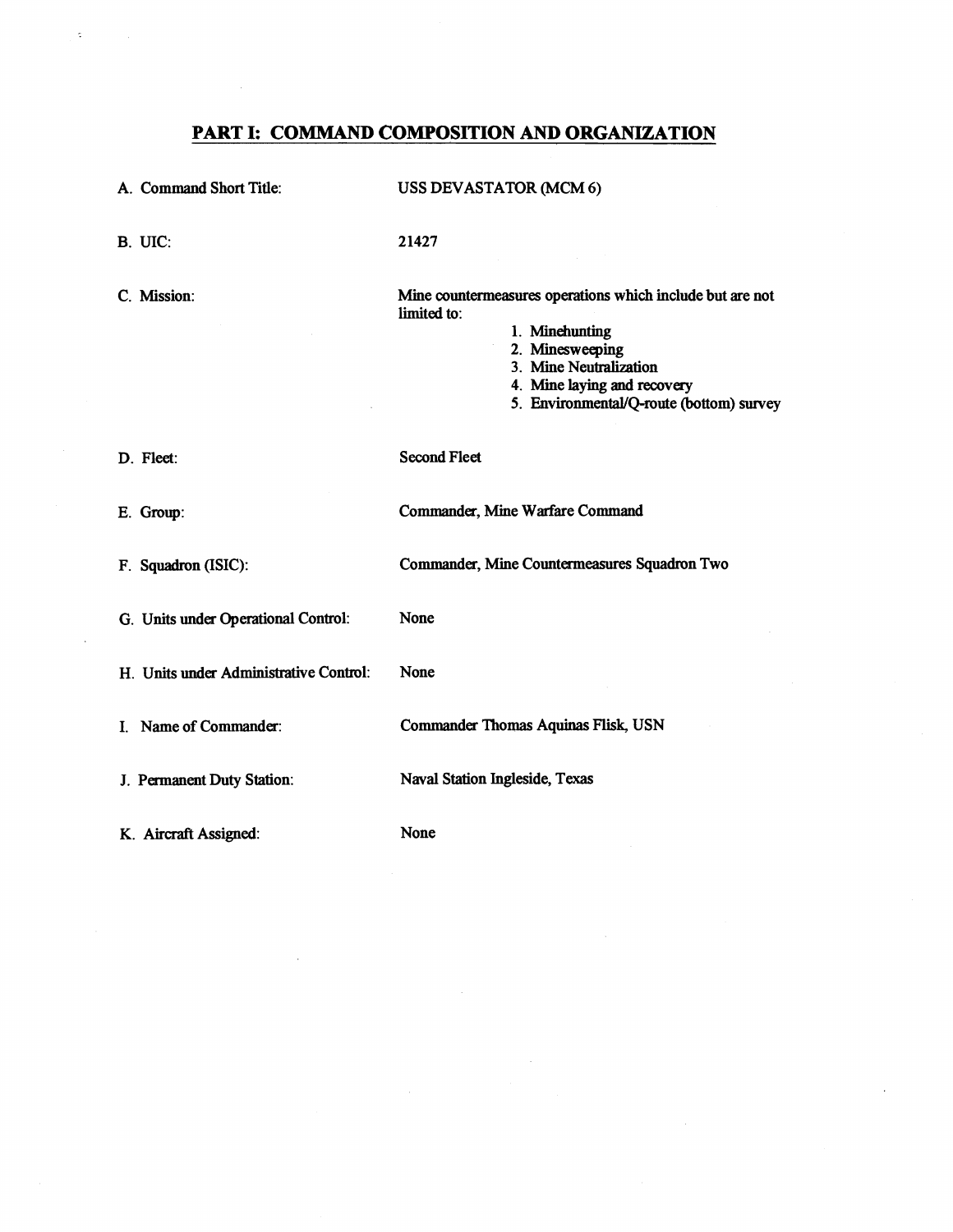# **PART 11: CHRONOLOGY OF EVENTS**

#### **JANUARY**

01-06 Inport Navsta Ingleside **(Berth** B-5-1)

A.) Conducting Holiday Leave and Upkeep

07 Underway for berth shift to B-5

 $07 - 10$ Inport Navsta Ingleside **(Berth** B-5)

11 Underway for **berth** shift to A-5

 $24 - 31$ 

- $11 13$ Inport Navsta Ingleside **(Berth** A-5)
- Underway Corpus Christi OPAREA  $14 - 23$ 
	- A.) Conducting **GOMEX** 99-1, which included minesweeping, minehunting and neutralization, basic engineering casualty control exercises, anchoring, and refueling at sea exercises
	- Inport Navsta Ingleside (Berth B-5-1)

A.) POM Standdown

#### **FEBRUARY**

 $01 - 03$ Inport Navsta Ingleside (Berth B-5-1)

A.) Continued POM Standdown (01-03Feb)

- 04 Underway for berth shift to A-6-1
- 04-09 Inport Navsta Ingleside (Berth A-6-1)

A.) Continued POM Standdown (04-09Feb)

- Underway for berth **shift** to A-8 10
- $10 23$ Inport Navsta Ingleside **(Berth** A-8)

A.) Continued POM Standdown (10-21Feb)

- Underway for INCTASKGRU Deployment '99  $24 - 28$ 
	- A.) Enroute Port Everglades, FL
	- B.) Ships in company include: USS Avenger (MCM **I),** USS Champion (MCM 4), USS Scout (MCM 8), and USS lnchon (MCS 12)

#### **MARCH**

- 01 Moored Port Everglades, FL
	- A.) Brief Stop for Fuel
- $01-18$ Underway **from** Port Everglades, FL
	- A.) Enroute Funchal, Madeira, Portugal
	- B.) Fueling at Sea with USS Platte **(%Mar)**
	- C.) Fueling at Sea with USS Inchon (12Mar, 16Mar)
- 19 Moored Madeira, Portugal
	- A.) Brief Stop for Fuel
- 19-22 Underway form Madeim, Portugal
	- A.) Enroute Navsta Rota, Spain
- $23 28$ Inport Navsta Rota, Spain (Pier 1, Berth A-3)
- $29 31$ Underway from Navsta Rota, Spain
	- A.) Enroute Barcelona, Spain
	- B.) Magnetic influence minesweeping (31Mar)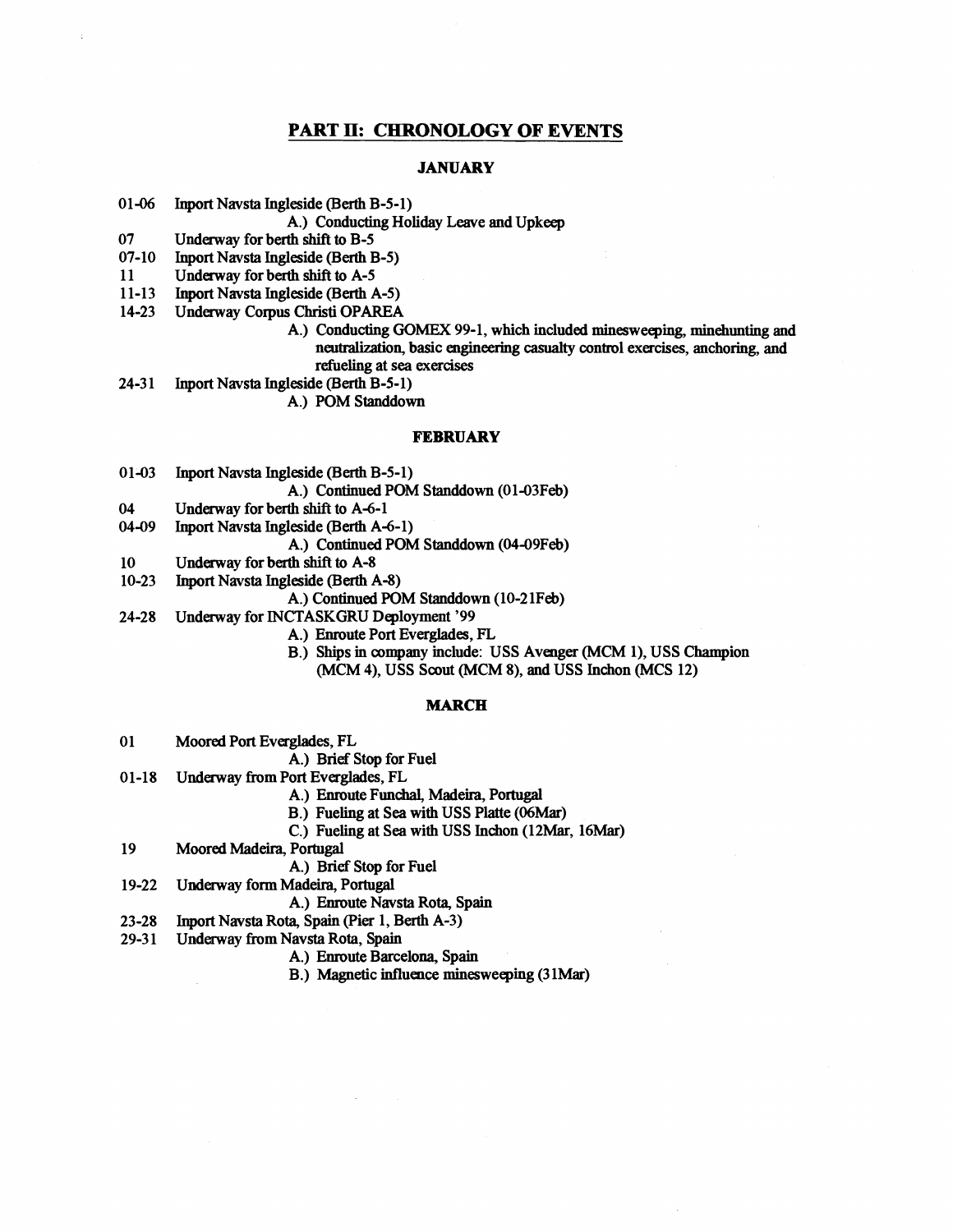# **APRIL**

- Inport Maritime Station N, Barcelona, Spain  $01-06$
- 07 Underway from Barcelona, Spain
	- A.) Enroute La Maddalena. Italy
	- B.) Upon getting underway, ordered to proceed to **Palma** de Mallorca, Spain
	- due to high sea state
- Inport Palma de Mallorca, Spain  $08-12$
- Underway from **Palma** de Mallorca, Spain  $13 - 15$ 
	- A.) Emoute Naples, Italy
- $16 21$ Inport Naples, Italy
	- A.) Diesel Engine Inspection "Quick Look" (17-19Apr)
	- B.) Berth shift (19Apr)
- $22 24$ Underway **from** Naples, Italy
	- A.) Enroute Souda Bay, Crete
	- B.) Magnetic influence minesweeping (23Apr)
- 25 Inport Souda Bay, Crete
	- A.) Brief Stop for Fuel
- $26 28$ Undemay from **Souda** Bay, Crete
	- A.) Enroute Haifa, Israel
	- B.) Mechanical minesweeping (27Apr)
- $29 30$ Inport Haifa, Israel
	- A.) Attended planning conferences for Exercise Noble Melinda '99 with crewmembers of USS Scout and various officials of the Israeli **Navy**

# **MAY**

- Inport Haifa, Israel  $01-04$ 
	- A.) Continued exercise preparations
	- B.) Crewmembers visited and performed community service at a local orphanage
- Underway Eastern Mediterranean OPAREA  $05 - 06$ 
	- A.) Conducting various minehunting and neutralization missions in **support**  of Noble Melinda '99
	- B.) Compiled environmental data including sound velocity and bottom type profiles
- $07 08$ lnport Haifa, Israel
	- A.) Attended various exercise conferences with crewmembers of USS Scout and various officials of the Israeli Navy
	- B.) Toured Israeli minesweeping ship and provided tours of USS Devastator for various officials of Israeli Navy
- Underway **Eastern** Meditaranean OPAREA  $09-12$ 
	- A.) Continued minehunting and neutralization operations in support of Noble Melinda '99
- $13 16$ Inport Haifa, Israel
	- A.) Attended "Hot Wash Up" Conference for Exercise Noble Melinda '99
- Underway from Haifa, Israel  $17 - 21$ 
	- A,) Enroute Augusta Bay, Italy
- $22 23$
- Inport Augusta **Bay,** Italy A.) Ammunition onload (22May)
- $24 26$ **Underway from Augusta Bay, Italy** 
	- A.) Enroute Spanish Naval Station Puerto de Mahon, Menorca, Spain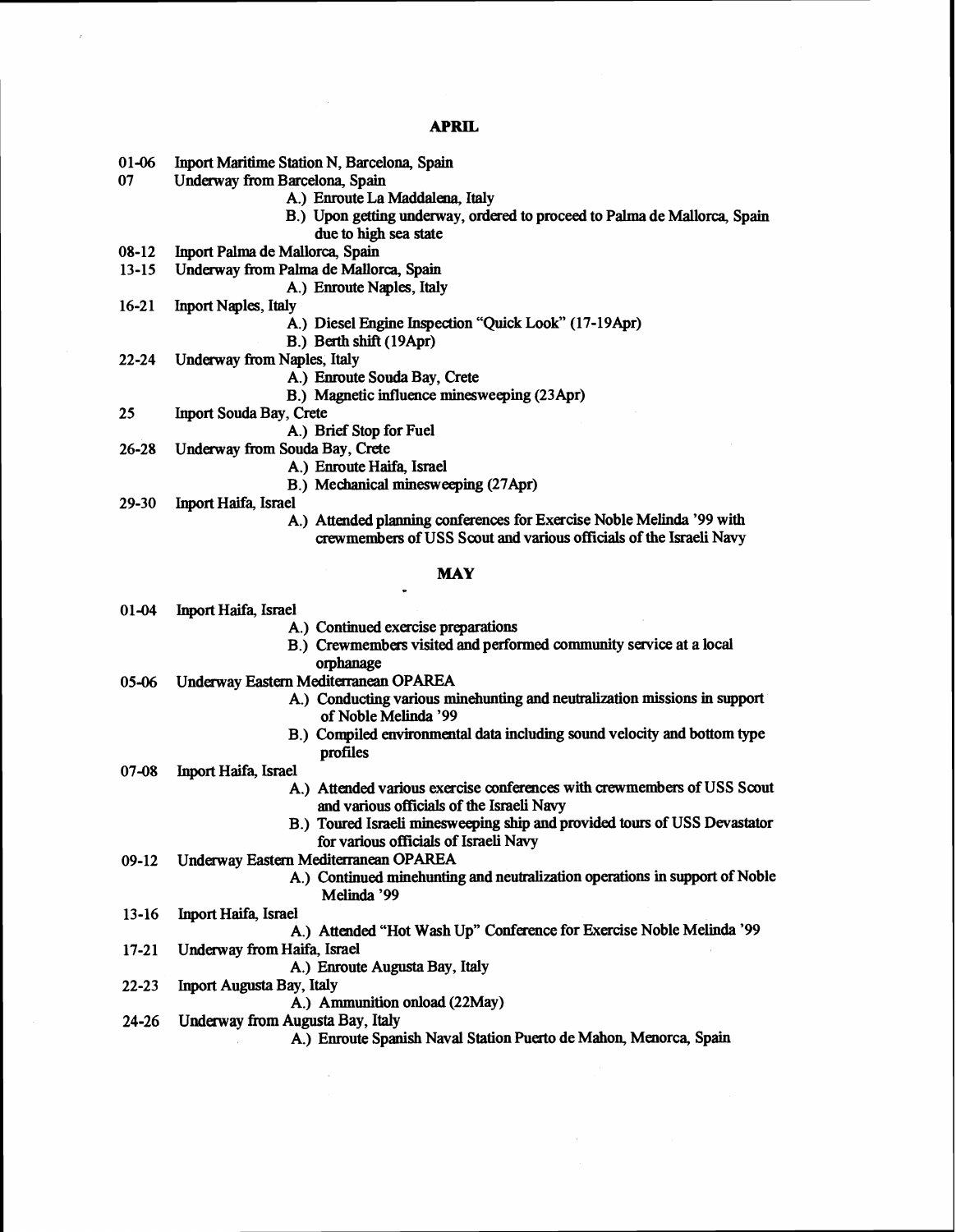27-30 **Inport** Spanish Naval Station Puerto de Mahon, Menorca, Spain

- A.) Attended ceremonies and laid wreath atcemetary and memorial to United States Servicemembers killed in World War I
- B.) Attended honorary dinner for members of USS Devastator crew
- C.) All events sponsored by local Navy League

3 1 Underway from **Puerto** de Mahon, Menorca, Spain

A.) Enroute Palma de Mallorca, Spain

#### **JUNE**

- 0 **1 Inport** Palma de Mallorca, Spain
	- A.) Investigating **casualty** to 1B **Main** Propulsion Diesel Engine
	- B.) INCTASKGRU DEI onboard to perform mandrel test
	- C.) Made final preparations for Exercise Alcudra '99
- 02-04 Underway from Palma de Mallorca, Spain
	- A.) Enroute **Castellon,** Spain
	- B.) Commenced **Alcudra** '99 and performed minehunting and neutralization missions
- 05 **Inport** Castallon, Spain
	- A.) Brief Stop for Fuel as **directed** to proceed to Rota, Spain to replace 1B MPDE, vice completing Exercise Alcudra '99
- 05-07 Underway from Castallon, Spain
	- A.) Enroute Navsta Rota, Spain
- 08-30 Inport Navsta Rota, Spain
	- A.) Performed engine block replacement and performance test onto 1B MPDE (08-l9Jm)
	- B.) Completed **successful** Mid-Cycle Assessment (2 1-23 Jun)
	- C.) 1A MPDE crankshaft condemned by **DEI and** commenced replacement (29Jun)
	- D.) Diesel Engine Inspection (22Jun-30Jun)

#### **JULY**

- 01-02 **Inport** Navsta Rota, Spain
	- A.) Continued Diesel Engine Inspection (01-02 Jul)
		- B.) Completed replacement 1A MPDE crankshaft and performance testing (02 Jul)
- 03-05 Underway from Navsta Rota, Spain
	- A.) Enroute Funchal, Madeira, Portugal
	- B.) Performed magnetic minesweeping evolution
- 06 Inport Funchal, Madeira, Portugal
	- A.) Brief Stop for Fuel
- 06-27 Underway from Funchal, **Madeira,** Portugal
	- A.) Enroute Ingleside, **TX**
	- B.) Refueling at Sea with USS Inchon (09, 13, 16,21,26Jul)
	- C.) Performed one minesweeping evolution, various General Quarters damage control drills, and basic engineering casualty control **drills** while in transit
- 28-3 1 **Inport** Navsta Ingleside, **TX (Berth** A-8-1)

A.) POM standdown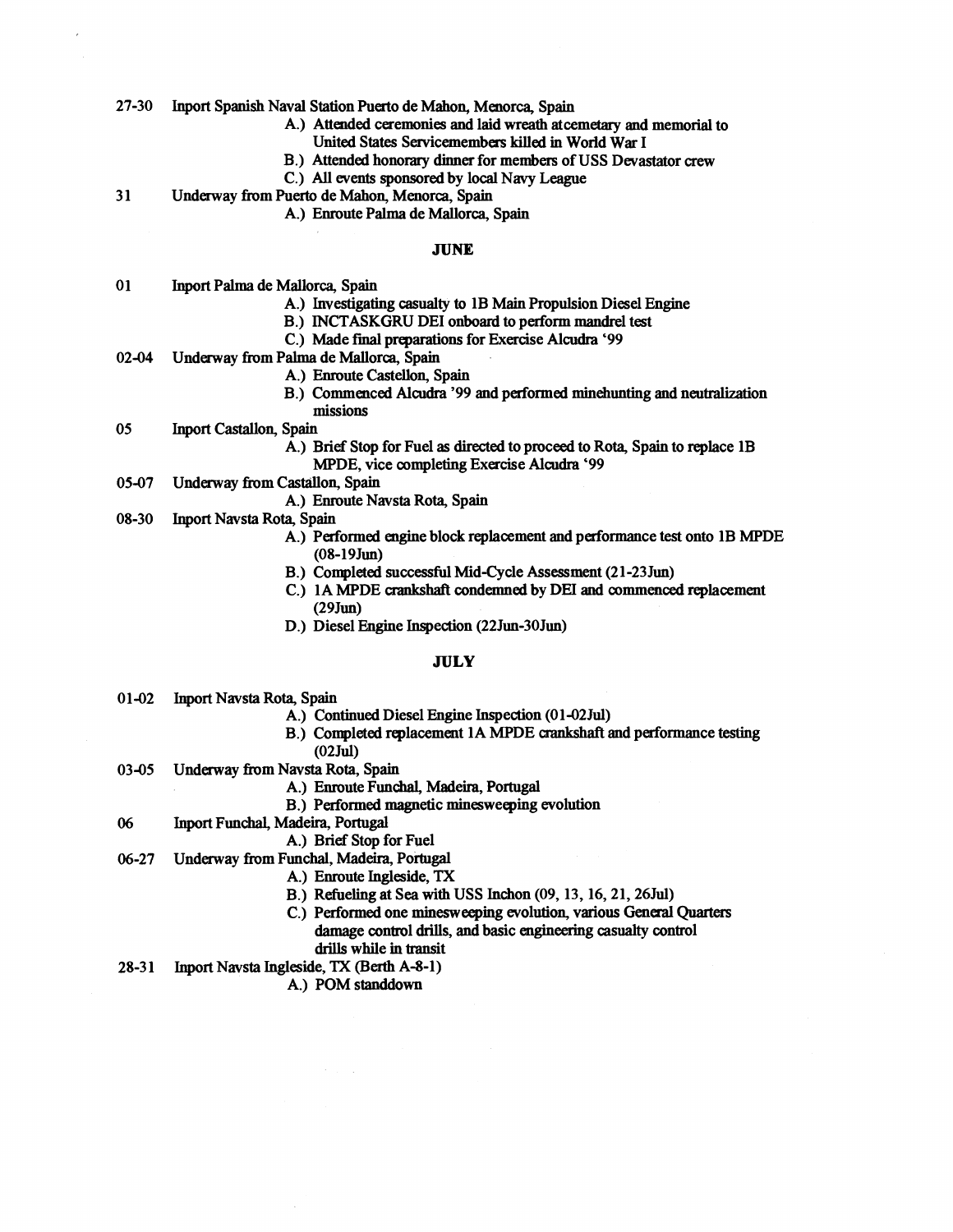## **AUGUST**

 $01-21$ Inport Navsta Ingleside, TX (Berth A-8-1)

- A.) Continued POM standdown
- Underway to Hunicane Moor, Ingleside Turning Basin-Nest 3 with USS Scout **and** USS Wanior  $22 - 23$ 
	- A.) Hwricaae Bret forced ship to recall essential personnel during standdown **to** shift **berth** to hurricane moor. USS Devastator moved in tandem with USS Scout. **All** personnel were forced to abandon ship due to **approaching storm** Essential personnel
		- rode out storm on USS Inchon in case of emergency. All equipment secured.
- Undehway for berth shift **to** A-6-1 24

A.) Ship remanned and moved **back** to "A" Pier

25-31 **Inport Navsta Ingleside, TX (Berth A-6-1)** 

A.) Continued POM standdown (25-27Aug)

#### **SEPTEMBER**

01-07 Inport Navsta Ingleside (Berth A-6-1)

A.) FMAV conducted 01-15Sep

- 08 Berth shift to A-6
- Inport Navsta Ingleside (Berth A-6) 08-26
	- A.) Diesel Engine Inspection conducted 15-30Sep
	- B.) Lt Edward L. Butts checked onboard to relieve Lt Shawn P. Mwphy as Executive **Officer** 20Sq
- 27 Berth **shift** to A-2
	- A.) Berth shift conducted to allow for maintenance to magnetic minesweeping equipment

Inport Navsta Ingleside (Berth A-2) 27-30

A.) Conducting INSURV preparations

#### **OCTOBER**

- Underway CCOA  $01 - 03$ 
	- A.) Underway for GOMEX 99-2 mineshape recovery
	- B.) EOD embarked for operations (MDSU-2 Det A)
	- C.) Conducted magnetic minesweeping operations
- Inport Navsta IngleSide (Berth A-8) 03-06
- 07 **Underway CCOA** 
	- A.) Conducting INSURV Underway Material Inspection **rehearsal,** inluding magnetic minesweepingminehunting, anchoring, and full power demonstration
- Inport Navsta Ingleside (Berth A-8)  $08-18$ 
	- A.) Conducting inport material preparations for **INSURV** 
		- B.) Commenced INSURV (180ct)
- 19 Underway CCOA

25

- A.) Conducting INSURV **WI**
- B.) President, Board of Tnspection **and** Survey onboard for UMI
- Inport Navsta Ingleside (Berth A-5)  $20 - 24$ 
	- A.) Completed INSURV (21Oct)
	- Underway Transit to Peterson **Ship** Repair, Ingleside, **TX**
- Inport Peterson Ship Repair  $25 - 31$ 
	- A.) Commenced CNO PMA 061 (26Oct)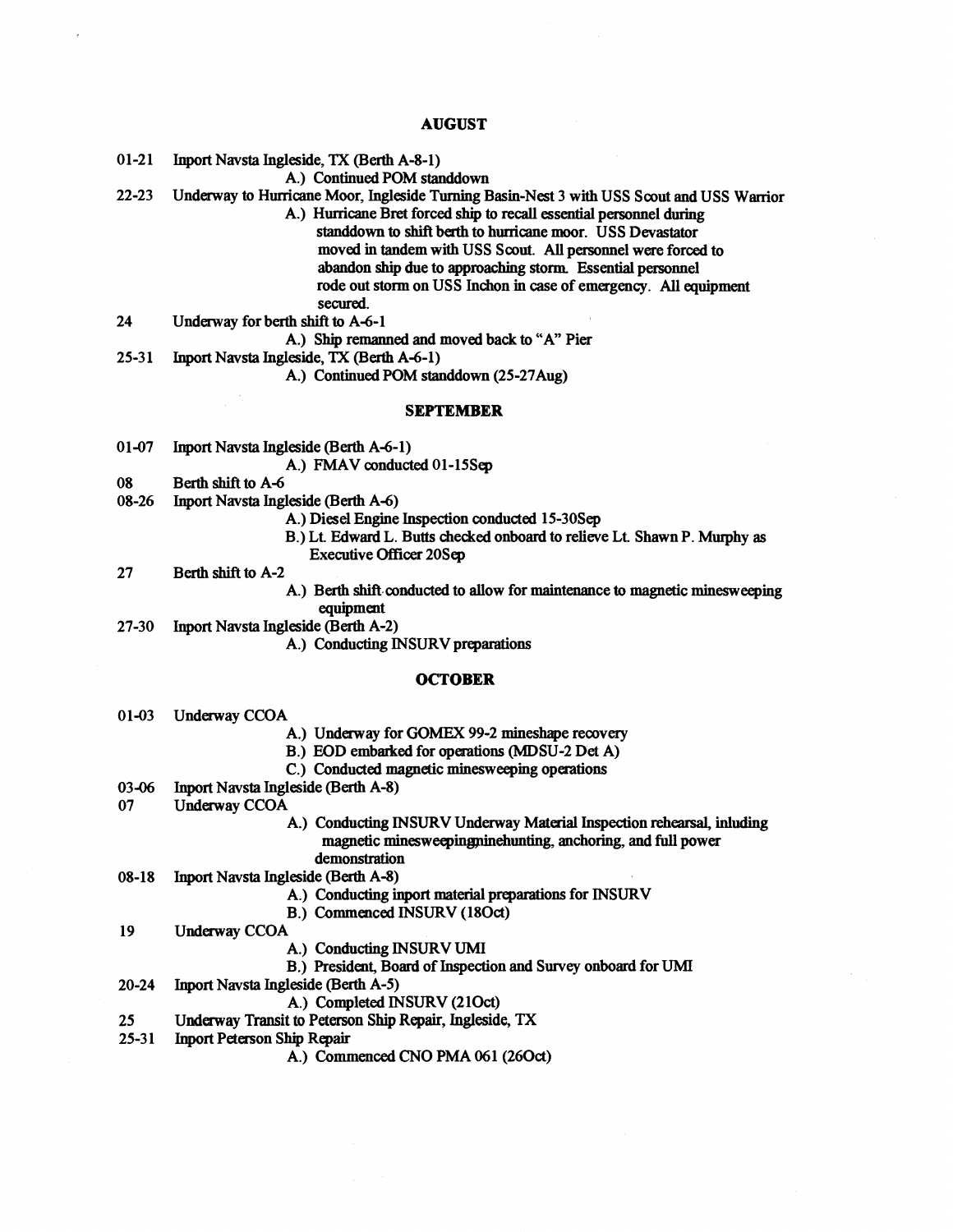# **NOVEMBER**

01-30 Inport Peterson Ship Repair

A.) Conducted PLOT I with ATG Ingleside (06-08Nov)

### **DECEMBER**

# 01-31 Inport Peterson Ship Repair

- A.) Conducted PLOT **I1 with** ATG Ingleside (08-1ODec)
- B.) Commenced SSDG performance **testing after** motor rewind complelion (07Dec)
- C.) Conducted Holiday Leave and Upkeep (18-3 1Dec)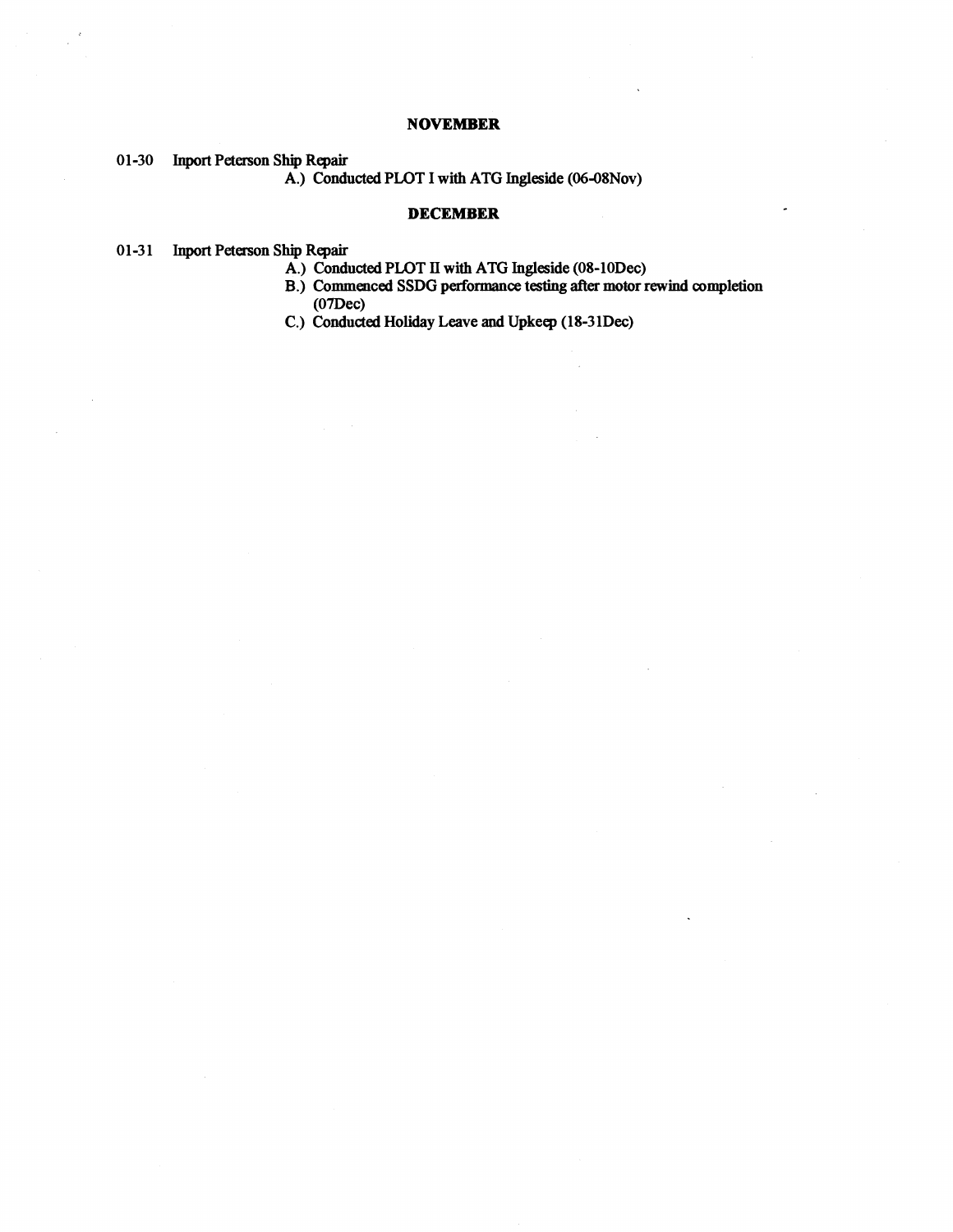# **PART m: NARRATIVE**

USS DEVASTATOR entered 1999 on the brink of overseas movement. **All** Inter-Deployment Training Cycle (IDTC) milestones were successfully completed, however the process proved rigorous and highly challenging for the ship's crew for two reasons. Fist, the 1998 depot level availability, which required dry docking, brought highly critical chauges to the ship's engineering plant. Installation of the Integrated Ship's Control System (ISCS), made DEVASTATOR a "smart **ship"** platform Although the system improved plant control and provided watchstanders with the capability to monitor equipment status in real time, its novelty to the waterfront and quirky imperfections forced DEVASTATOR to become the trendsetter in the mine countermeasures community. In addition to acclimathhg **users** to the system's basic capabilities and utilities, members of the Engineering Departmat were required to revolutionize training methods, **casualty** control procedures, and drill scenarios. Second, the availability saw the replacement of the SQQ-30 Sonar with the highly capable SQQ-32 Sonar. As a result, a majority of the training cycle was dedicated to minehunting operations, which allowed Sonar Operators and Combat Information Center watchstimders **to** fully grasp, both the limitations and extensive capabilities of the newly installed system.

INCTASKGRU '99, which in addition to DEVASTATOR, would be composed of USS Avenger (MCM l), USS Champion (MCM 4), USS Scout (MCM **8),** and USS Inchon (MCS 12), was set to depart in late February. In preparation for the extended underway periods, **GOMEX** 99-1 **was** conducted in early January. The exercise allowed deploying units to practice performing as one group and utilized a high operational tempo which integrated trial refueling at sea, communication checks and experimentation, minehunting and neutralization operations, damage and casualty control scenarios, anchoring, and manuevering in various tactical formations. During **GOMEX** 99-1, DEVASTATOR was the only **ship** to successfully hunt and clear a minefield. At exercise completion, DEVASTATOR achieved full readiness for deployment and transitioned to Pre-Overseas Movement standdown.

On **February** 24,1999, DEVASTATOR got underway for INCTASKGRU Deployment '99. After brief stops for fuel in Port Evergldes, Florida and Madeira, Portugal, DEVASTATOR arrived at Naval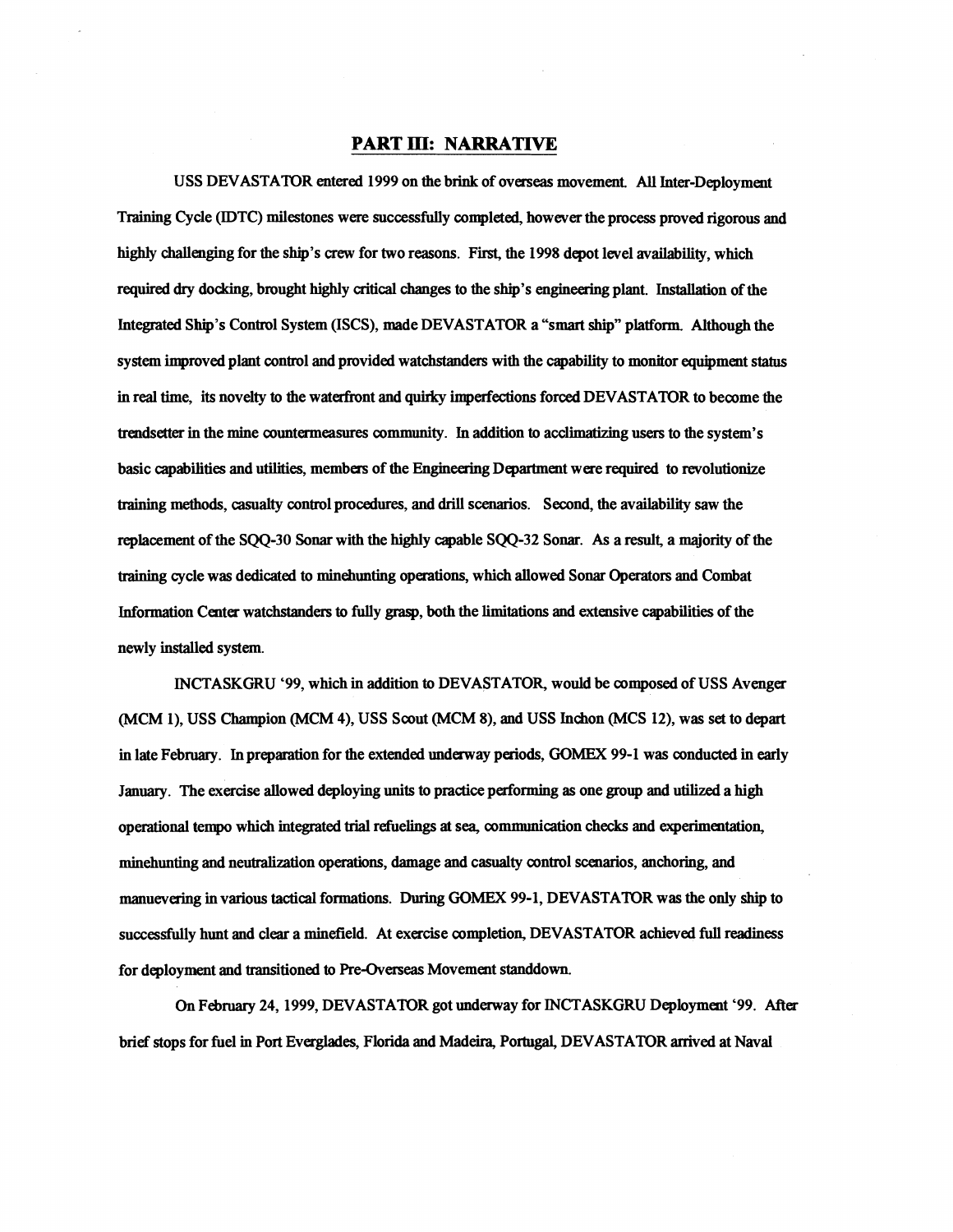Station Rota, Spain **and** the European mainland. Although the **27** day Atlantic **Ocean** transit proved strenuous, it provided ample time to conduct basic engineering **casualty** control exercises and several main space fire drills, in early preparation for the Mid-Cycle Assessment. Junior, less experienced personnel with lengthier tours onboard, were substituted into important watch or fire party positions, to invest in the ship's **future and** provide long term continuity. Additionally, DEVASTATOR utilized underway lime to remain proficient in all mine warfare areas. DEVASTATOR was the only ship in INCTASKGRU to regularly perform minesweeping opemtions, including magnetic **and** acoustic influence sweeps during the transatlantic voyage.

On March **2** 1, 1999, DEVASTATOR transitted the Straits of Gibralter **and** commenced three months of Meditteranean Sea operations. While making her way eastward, DEVASTATOR took liberty in several ports of call, including: Rota, Barcelona, and Palma de Mallorca, Spain; Naples, Italy; **Souda** Bay, Crete; and Haifa, Israel. Upon arrival in Haifa, the ship prepared for minesweeping operations in conjunction with USS Scout and the Israeli Navy, while participating in Exercise Noble Melinda '99. After two **days** of planning conferences, DEVASTATOR proceeded to assigned tasking areas and performed minehunting operations. Utilizing the SQQ-32 **Sonar,** DEVASTATOR was able to locate and prosecute, with the SLQ-48 Mine Neutralization Vehicle, over 5 minelike objects, thus attaining the highest success rate of any unit participating in the exercise. Additionally, proficiently trained crewmembers compiled environmental data for the Eastern Mediterranean OPAREA, including sound velocity **and** bottom type profiles. DEVASTATOR **and** her Israeli naval counteqmts exchanged tours, plaques, **and** more importantly tactical information, furthering cooperation and relations between countries.

On May **27,** 1999, DEVASTATOR arrived **at** Spanish Naval Station Puerto de Mahon in Menorca, Spain. Operating independently on a specially assigned tasking, ship's crewmembers attended ceremonies **and** laid a wreath **at** a cemetery **and** memorial for United States Servicemembers killed in action in World War I. The events were **sponsored** by the local Navy League and our hosts graciously invited participants to a large honorary dinner in commemoration of the visit. Upon departing Menorca, preparations began for a second exercise,Alcudm '99, which was designed to improve operational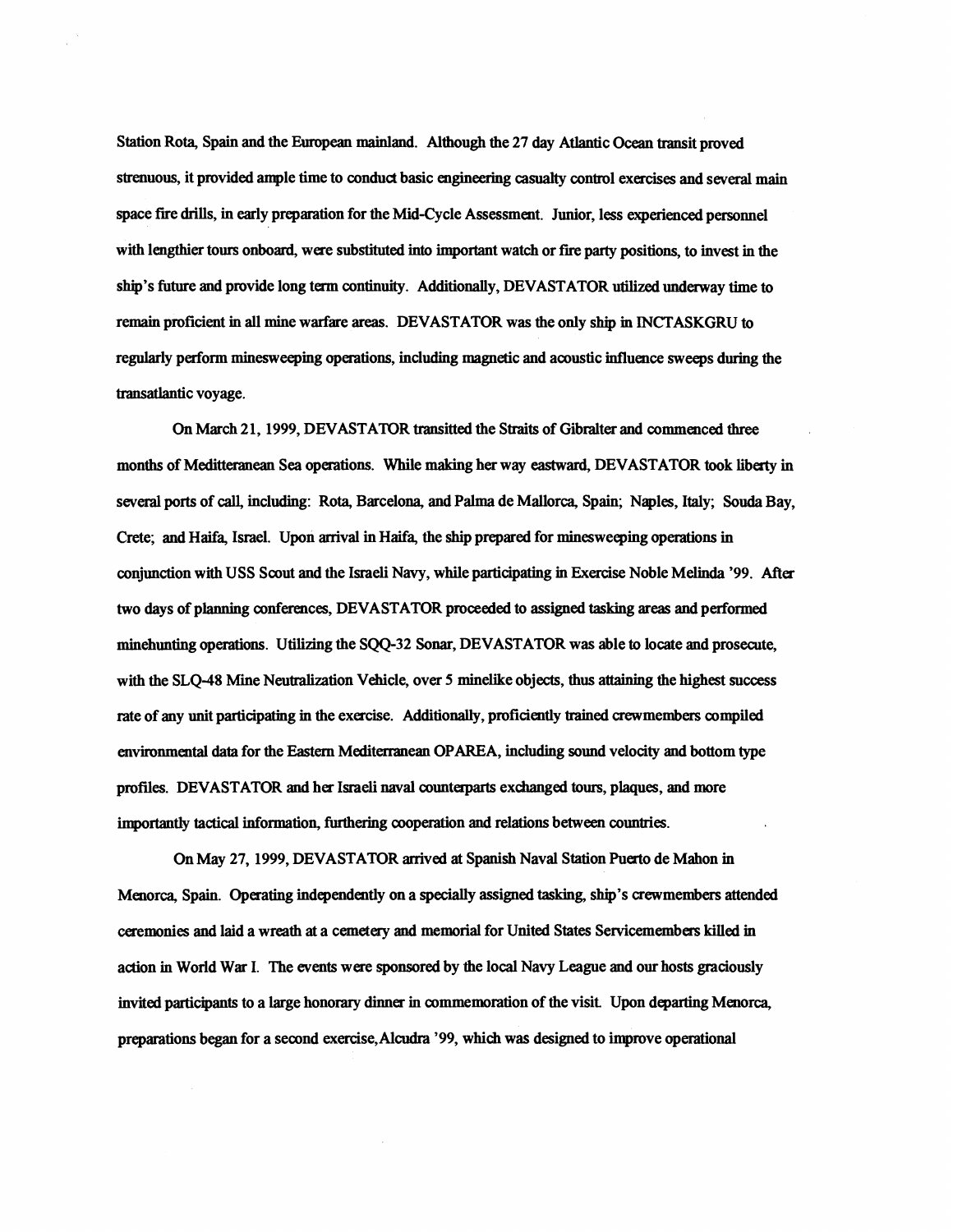cohesiveness between NATO allies. Despite minehunting conditions, which were poor **at** best, DEVASTATOR remained ontask and performed three mine neutralization missions,

While inport, Castallon, **Spain** for refueling and replenishment, the INCTASKGRU Diesel Engine Inspector condemned 1B Main Propulsion Diesel Engine. As a result of the **casualty,** DEVASTATOR was directed to proceed to Rota, Spain to facilitate the engine replacement. Demonstrating unfatering dedication, the Engineering Department replaced 1B MPDE and completed performance testing in less than 10 days, completed a **amkshaft** replacement on 1A MPDE **m** just 4 days, and successfully completed a Diesel Engine Inspection on **all** MPDE's **and** Ship's Service Diesel Generaton. Simultaneously, the crew complaed preprations for Mid-Cycle Assessment **in** which **all** programs **and** the main space **fire** dtill were deemed fully effective. DEVASTATOR departed Rota, Spain on July 3 and arrived home to family **and friends** in Ingleside, Texas on July 28, thus completing a commendable deployment. In total, DEVASTATOR conducted refueling at sea 8 limes, minesweeping opemtions-specifically Double **and**  Single Orapesa, 5A and 6H sweeps--over 10 times, over 35 SLQ-48 MNV missions, over 20 main space **fire** drills, 40 basic engineering casualty control exercises, and 7 swim calls.

One of the most challenging aspects of INCTASKGRU '99 Deployment, was managing ISCS. While ship's crew became proficient **at** monitoring the engineering plant and performing casualty control via the system, troubleshooting and repair capabilities were still relatively limited. ISCS demonstrated various problems with load sharing and shifting between SSDG's and shore power. The individual consoles experienced phantom alarms, unexplained "lock-up", and Uninterruptible Power Supply failures. The Bell **Logger** program failed almost regularly and several times watchstandas shifted to paper logs to take operational **readings** due to Portable Data Terminal **and** Integrated Condition Assessment System (ICAS) failures. Despite these difficulties, DEVASTATOR dedicated her efforts toward making the system in place, functional **and** the future of the system a bit brighter. **Over** 25 2K's were submitted to NAVSSES, requesting specific improvements **and** providing a continuous opemtional evaluation of the system. NAVSSES took the ship's comments, opinions, and recommendations **and** utilized them as a basis for development of Shipalt 252K **which** DEVASTATOR received **at** the end of 1999.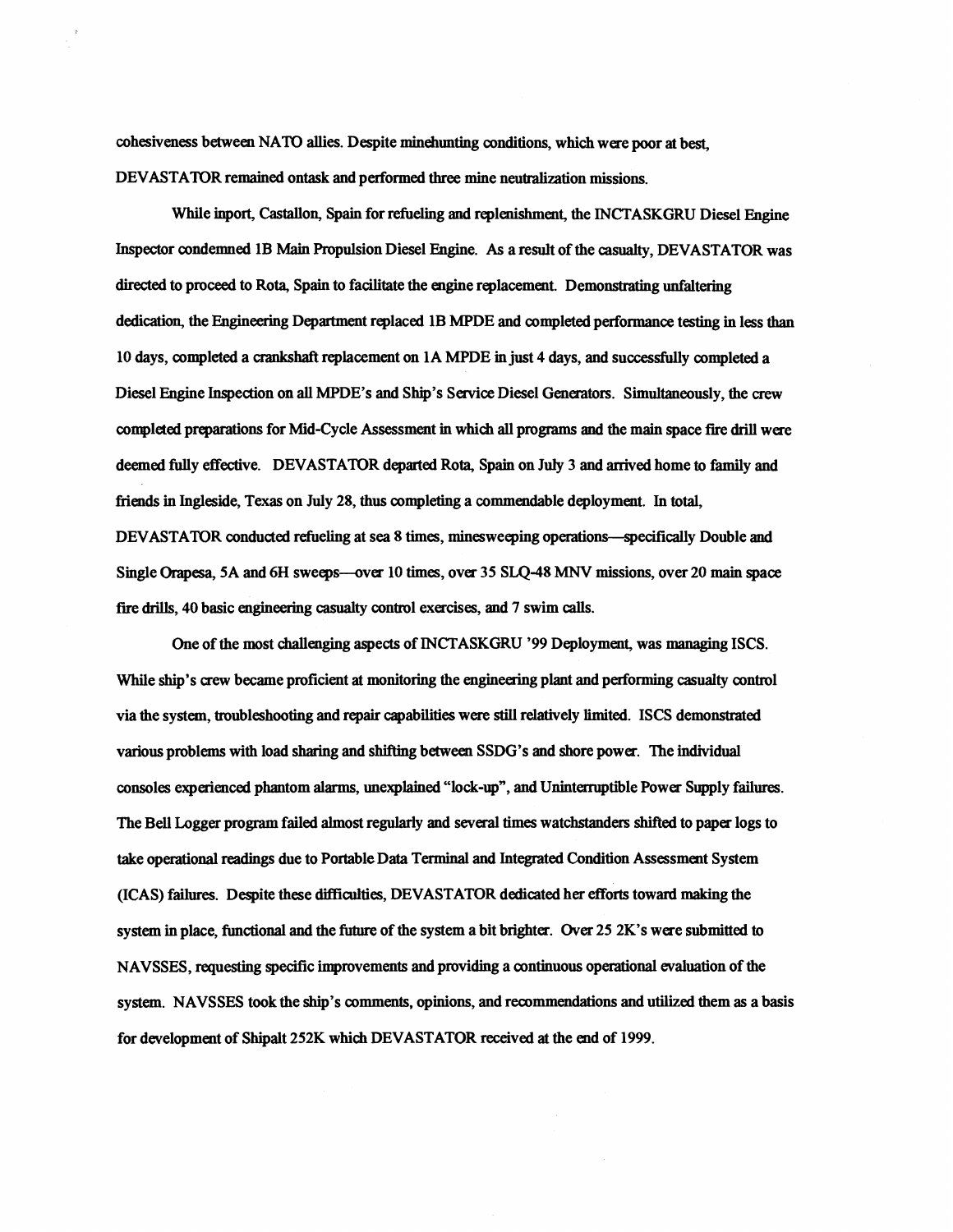The post overseas movement standdown was rudely interrupted on the morning of August 22, as DEVASTATOR crewmembers were forced to return to perform a berth shift to the hurricane moor. Hurricane Bret developed in the southwest Gulf of Mexico and increased in strength to over 125 mile per hour winds, as it approached the South Texas coastline. **Once** the ship was safely in the nest, COMINEWARCOM ordered **all** ship's on the waterhnt evacuated as the hurricane's path was projected very close to **Navsta** Ingleside. **All** essential personnel were **required** to spend one evening on USS Inchon, while the rest of the crew joined family members at the evacuation center in Lackland AFB, San Antonio, Texas.

September brought a return to normal inport operations. FMAV 922, Diesel Engine Inspection, and relief of the Executive Officer were the most notable events conducted. The ship, however shifted its focus and began looking **ahead** to the upcoming INSURV. Originally schedule for prior to deployment, time constraints and underway preparations did not facilitate INSURV completion. While adminstrative preparation began in the **final** months of deployment, **space** prepsitions did not commence until mid-September. Crewmembers were tasked with thorough deep deaning of **all** spaces onboard, performing PMS checks to ensure correct operation of equipment, and with reviewing administrative histories, to ensure the ship was in top condition of readiness. On October 7, the ship got underway for the INSURV Underway Material Inspection (UMI) rehearsal. DEVASTATOR performed a "dry **run"** of the complex scenario, which ship's force **created** to complete the entire underway portion of inspection in one day. After further cleaning, preparation, and self-assessment were completed, DEVASTATOR commenced INSURV on October 18. President, Board of Inspection **and** Sutvey was onboard for the **UMI** and witnessed DEVASTATOR as she demonstrated her wide range of operational capabilities. At the outbrief, the senior inspector cited DEVASTATOR as "the best MCM the board had ever seen."

The end of October brought transition to the next phase in the IDTC, an extensive yard period. DEVASTATOR transited to Peterson Ship Repair, Ingleside, **TX** on October 25 and remained pigside for depot level maintenance **and** installations until year's end. In preparation for the Light-Off Assessment, DEVASTATOR conducted PLOT I and **I1** with Afloat Training Group (ATG), Ingleside. ATG found the Engineering Department programs in very good standing and discovered only minor discrepancies.